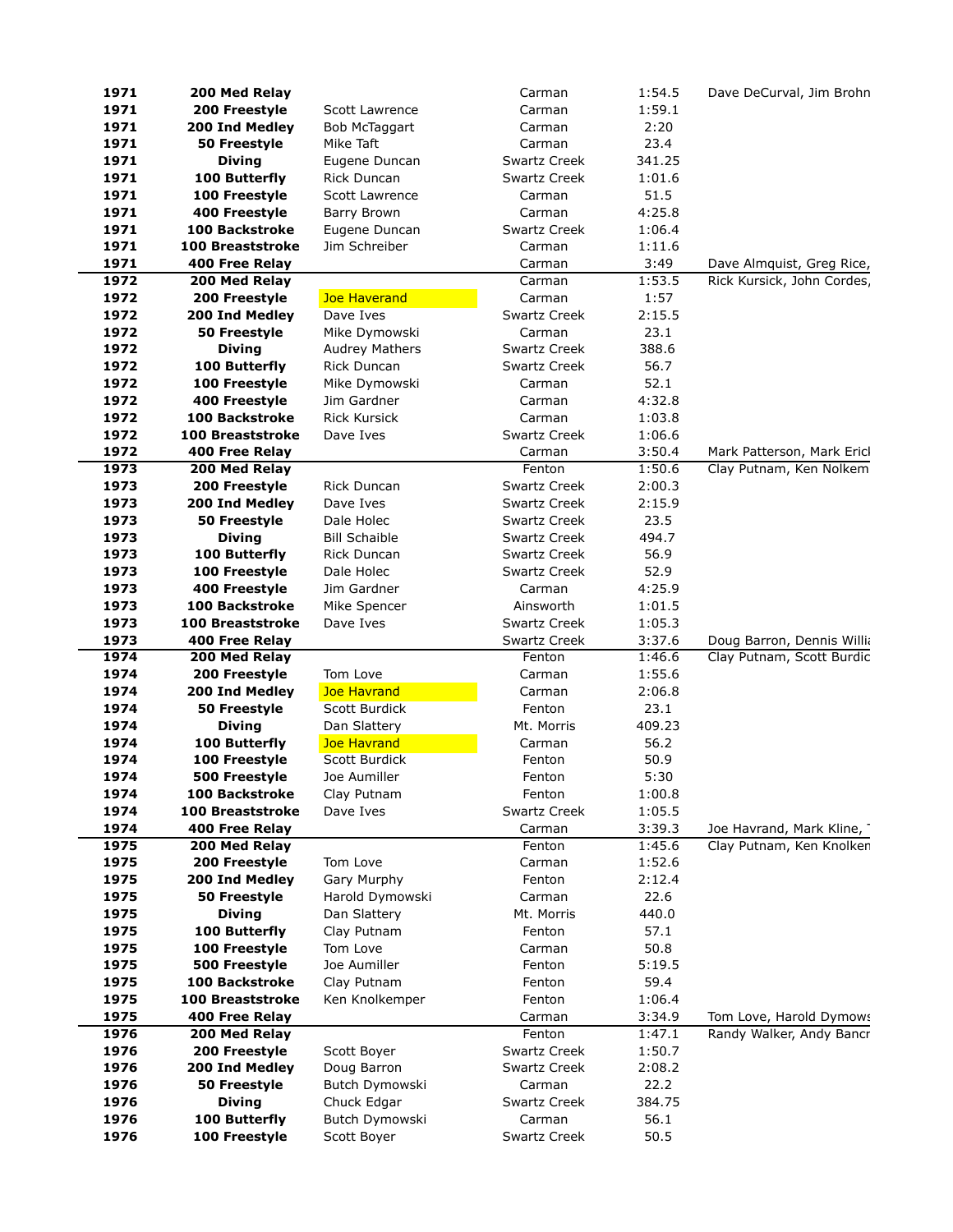| 1976         | 500 Freestyle                  | Dan Archambeault          | Fenton                 | 5:08             |                                     |
|--------------|--------------------------------|---------------------------|------------------------|------------------|-------------------------------------|
| 1976         | <b>100 Backstroke</b>          | Doug Barron               | Swartz Creek           | 57.8             |                                     |
| 1976         | <b>100 Breaststroke</b>        | Gary Murphy               | Fenton                 | 1:06.1           |                                     |
| 1976         | 400 Free Relay                 |                           | Carman                 | 3:28.8           | Dan Gunnels, Roy Fetzer, I          |
| 2005         | 200 Med Relay                  |                           | Fenton                 | 1:53.52          | Kyle Kellar, Stephan Peter:         |
| 2005         | 200 Freestyle                  | <b>Austin Montrose</b>    | Fenton                 | 2:05.61          |                                     |
| 2005         | 200 Ind Medley                 | Stephan Peters            | Fenton                 | 2:11.88          |                                     |
| 2005         | 50 Freestyle                   | Lee Chatterton            | Holly                  | 23.60            |                                     |
| 2005         | <b>Diving</b>                  | Al Morrison               | Fenton                 | 342.80           |                                     |
| 2005         | 100 Butterfly                  | Kyle Kellar               | Fenton                 | 56.43            |                                     |
| 2005         | 100 Freestyle                  | Pete Dufty                | Lapeer                 | 54.11            |                                     |
| 2005         | 500 Freestyle                  | Kyle Kellar               | Fenton                 | 5:12.18          |                                     |
| 2005         | 200 Free Relay                 |                           | Holly                  | 1:39.67          | Tony Gazetti, Jack Colema           |
| 2005         | <b>100 Backstroke</b>          | Hans Kivari               | Holly                  | 1:06.23          |                                     |
| 2005         | <b>100 Breaststroke</b>        | Stephan Peters            | Fenton                 | 1:05.80          |                                     |
| 2005         | 400 Free Relay                 |                           | Fenton                 |                  | 03:43.1 Kyle Kellar, Austin Montros |
| 2006         | 200 Med Relay                  |                           | <b>Brandon</b>         | 1:50.34          | Tyler Walls, Tyson Delands          |
| 2006         | 200 Freestyle                  | Kyle Kellar               | Fenton                 | 1:52.45          |                                     |
| 2006         | 200 Ind Medley                 | <b>Matt Smalley</b>       | Holly                  | 2:21.05          |                                     |
| 2006         | 50 Freestyle                   | <b>Trevor Carpenter</b>   | Clio                   | 23.63            |                                     |
| 2006         | <b>Diving</b>                  | Al Morrison               | Fenton                 | 446.95           |                                     |
| 2006         | 100 Butterfly                  | Kyle Kellar               | Fenton                 | 57.48            |                                     |
| 2006         | 100 Freestyle                  | Jack Coleman              | Holly                  | 53.07            |                                     |
| 2006         | 500 Freestyle                  | <b>Matt Smalley</b>       | Holly                  | 5:46.04          |                                     |
| 2006         | 200 Free Relay                 |                           | Holly                  | 1:37.15          | Tony Gazetti, Jack Colema           |
| 2006         | <b>100 Backstroke</b>          | <b>Tyler Walls</b>        | <b>Brandon</b>         | 1:02.64          |                                     |
| 2006         | <b>100 Breaststroke</b>        | Tyson Delandsheer         | <b>Brandon</b>         | 1:09.07          |                                     |
| 2006         | 400 Free Relay                 |                           | Holly                  | 3:38.08          | Tony Gazetti, Matt Smalley          |
| 2007         | 200 Med Relay                  |                           | Holly                  | 1:51.38          | Cody Hager, Charlie Carrol          |
| 2007         | 200 Freestyle                  | Alex Hart                 | Lapeer                 | 1:56.10          |                                     |
| 2007         | 200 Ind Medley                 | <b>Matt Smalley</b>       | Holly                  | 2:19.10          |                                     |
| 2007         | 50 Freestyle                   | Stephen Congdon           | Fenton                 | 23.43            |                                     |
| 2007         | <b>Diving</b>                  | Travis Gordon             | <b>Swartz Creek</b>    | 305.30           |                                     |
| 2007         | 100 Butterfly                  | Alex Hart                 | Lapeer                 | 57.90            |                                     |
| 2007         | 100 Freestyle                  | Rob Hardesty              | Clio                   | 54.54            |                                     |
| 2007         | 500 Freestyle                  | Dean Tasic                | Fenton                 | 5:35.78          |                                     |
| 2007         | 200 Free Relay                 |                           | Holly                  | 1:37.39          | Nick Keller, Michael O'Coni         |
| 2007         | <b>100 Backstroke</b>          | <b>Tyler Walls</b>        | <b>Brandon</b>         | 1:01.51          |                                     |
| 2007         | <b>100 Breaststroke</b>        | Tim Hurst                 | <b>Brandon</b>         | 1:11.03          |                                     |
| 2007         | <b>400 Free Relay</b>          |                           | Fenton                 | 3:39.54          | Terry Strawser, Sam Stark           |
| 2008         | 200 Med Relay                  |                           | Holly                  | 1:48.56          | Justin Gaumer, Charlie Car          |
| 2008         | 200 Freestyle                  | Nick Frawley              | Holly                  | 1:58.99          |                                     |
| 2008         | 200 Ind Medley                 | Kenton Shaw               | Fenton                 | 2:14.90          |                                     |
| 2008         | 50 Freestyle                   | Zach Balizkat             | Holly                  | 23.07            |                                     |
| 2008         | <b>Diving</b>                  | Chris Morrison            | Fenton                 | 448.65           |                                     |
| 2008         | 100 Butterfly<br>100 Freestyle | Aaron Hussong             | <b>Brandon</b>         | 1:01.53          |                                     |
| 2008<br>2008 | 500 Freestyle                  | Jake White<br>Kenton Shaw | Swartz Creek<br>Fenton | 51.48<br>5:23.00 |                                     |
| 2008         | 200 Free Relay                 |                           | Holly                  | 1:36.94          | Jake Quinnan, Nick Keller,          |
| 2008         | <b>100 Backstroke</b>          | Justin Gaumer             | Holly                  | 1:01.94          |                                     |
| 2008         | <b>100 Breaststroke</b>        | Tim Hurst                 | Brandon                | 1:09.19          |                                     |
| 2008         | 400 Free Relay                 |                           | Holly                  | 3:30.42          | Zach Balitzkat, Jake Quinr          |
| 2009         | 200 Med Relay                  |                           | Holly                  | 1:44.71          | Justin Gaumer, Zach Balitz          |
| 2009         | 200 Freestyle                  | Kenton Shaw               | Fenton                 | 1:51.89          |                                     |
| 2009         | 200 Ind Medley                 | Zach Balizkat             | Holly                  | 2:04.14          |                                     |
| 2009         | 50 Freestyle                   | Nick Keller               | Holly                  | 22.60            |                                     |
| 2009         | <b>Diving</b>                  | Dan O'Connor              | Holly                  | 367.75           |                                     |
| 2009         | 100 Butterfly                  | Zach Balizkat             | Holly                  | 53.86            |                                     |
| 2009         | 100 Freestyle                  | Jake White                | Swartz Creek           | 50.26            |                                     |
| 2009         | 500 Freestyle                  | Kenton Shaw               | Fenton                 | 5:05.77          |                                     |
| 2009         | 200 Free Relay                 |                           | Holly                  | 1:32.20          | Mike O'Connor, Andy Lipie           |
| 2009         | <b>100 Backstroke</b>          | Jake White                | Swartz Creek           | 57.36            |                                     |
|              |                                |                           |                        |                  |                                     |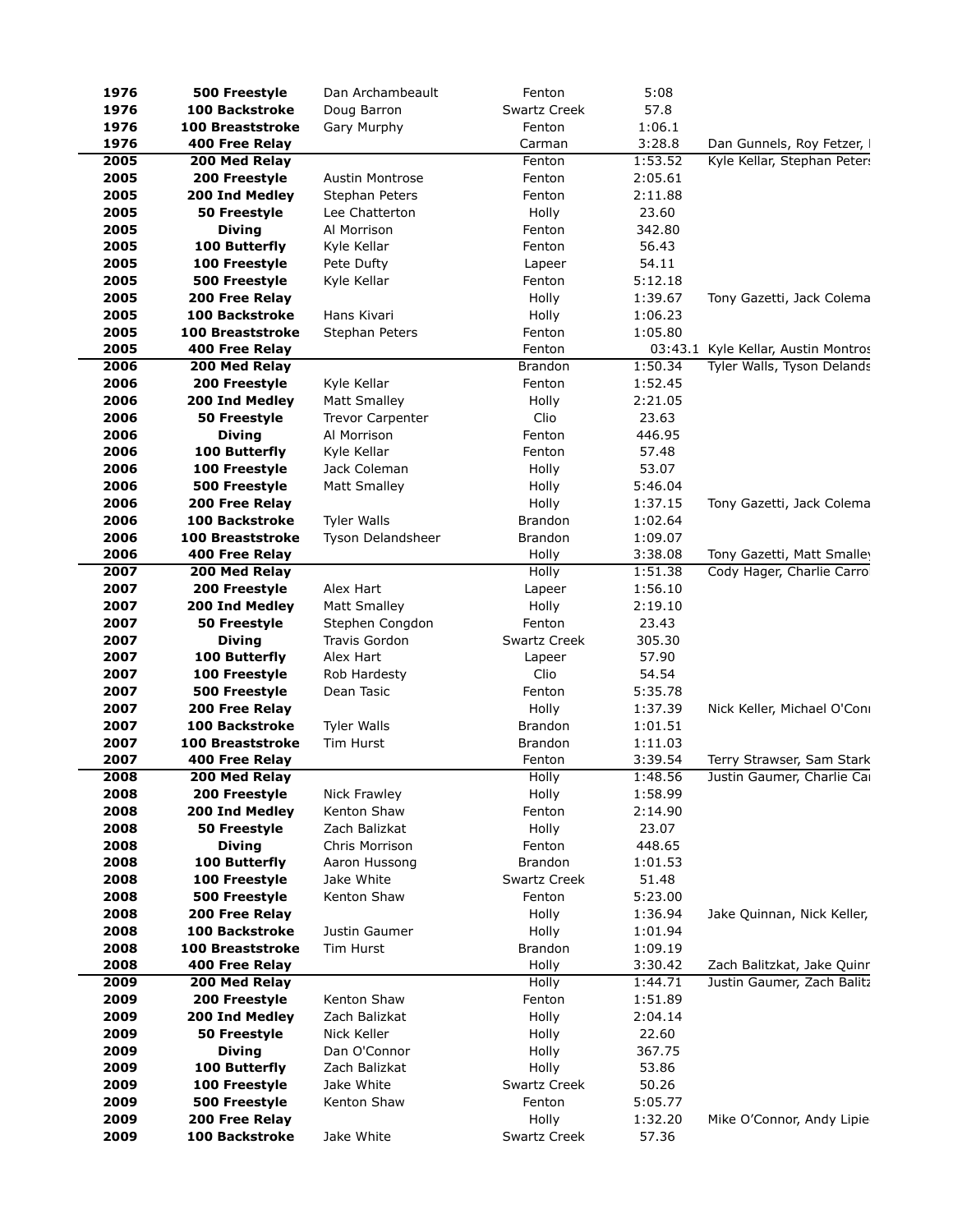| 2009 | <b>100 Breaststroke</b> | Jake Quinnan         | Holly               | 1:07.87 |                             |
|------|-------------------------|----------------------|---------------------|---------|-----------------------------|
| 2009 | 400 Free Relay          |                      | Holly               | 3:24.79 | Andy Lipiec, Jake Quinnan   |
| 2010 | 200 Med Relay           |                      | Holly               | 1:46.60 | Justin Gaumer, Jake Quinr   |
| 2010 | 200 Freestyle           | Jake Quinnan         | Holly               | 1:51.92 |                             |
| 2010 | 200 Ind Medley          | Reece Lamson         | <b>Brandon</b>      | 2:06.38 |                             |
| 2010 | 50 Freestyle            | <b>Tyler Sipes</b>   | Fenton              | 23.26   |                             |
| 2010 | <b>Diving</b>           | Dan O'Connor         | Holly               | 356.80  |                             |
| 2010 | 100 Butterfly           | Alex Hart            | Lapeer              | 57.57   |                             |
| 2010 | 100 Freestyle           | Jake Quinnan         | Holly               | 50.22   |                             |
| 2010 | 500 Freestyle           | Reece Lamson         | Brandon             | 5:13.81 |                             |
| 2010 | 200 Free Relay          |                      | Holly               | 1:33.84 | Jake Quinnan, Justin Gaur   |
| 2010 | 100 Backstroke          | Justin Gaumer        | Holly               | 1:01.50 |                             |
| 2010 | <b>100 Breaststroke</b> | Chase Marcola        | Fenton              | 1:11.70 |                             |
| 2010 | 400 Free Relay          |                      | Fenton              | 3:29.56 | Jon Austin, Adam Ransom     |
| 2011 | 200 Med Relay           |                      | <b>Brandon</b>      | 1:46.79 | Kevin Kneller, Dan Penix, I |
| 2011 | 200 Freestyle           | Jake Quinnan         | Holly               | 1:48.62 |                             |
| 2011 | 200 Ind Medley          | Reece Lamson         | <b>Brandon</b>      | 2:04.50 |                             |
| 2011 | 50 Freestyle            | Jacob Iceberg        | <b>Brandon</b>      | 23.24   |                             |
| 2011 | <b>Diving</b>           | Jason Voight         | Kearsley            | 423.35  |                             |
| 2011 | 100 Butterfly           | Reece Lamson         | Brandon             | 55.29   |                             |
| 2011 | 100 Freestyle           | Jake Quinnan         | Holly               | 49.87   |                             |
| 2011 | 500 Freestyle           | Adam Ransom          | Fenton              | 5:10.64 |                             |
| 2011 | 200 Free Relay          |                      | Holly               | 1:37.49 | Garrett Pinagel, Aaron Del  |
| 2011 | <b>100 Backstroke</b>   | Aaron DeHaven        | Holly               | 1:01.36 |                             |
| 2011 | <b>100 Breaststroke</b> | Dan Penix            | <b>Brandon</b>      | 1:07.45 |                             |
| 2011 | <b>400 Free Relay</b>   |                      | <b>Brandon</b>      | 3:28.50 | Reece Lamson, Jacob Iceb    |
| 2012 | 200 Med Relay           |                      | Fenton              | 1:47.86 | David Congdon, Zahne Ma     |
| 2012 | 200 Freestyle           | Aaron DeHaven        | Holly               | 1:51.29 |                             |
| 2012 | 200 Ind Medley          | Garrett Pinagel      | Holly               | 2:09.94 |                             |
| 2012 | 50 Freestyle            | Jacob Iceberg        | <b>Brandon</b>      | 22.63   |                             |
| 2012 | <b>Diving</b>           | Jackson Maxwell      | <b>Swartz Creek</b> | 422.70  |                             |
| 2012 | 100 Butterfly           | Alex Chase           | Fenton              | 59.49   |                             |
| 2012 | 100 Freestyle           | Jacob Iceberg        | Brandon             | 49.85   |                             |
| 2012 | 500 Freestyle           | Adam Ransom          | Fenton              | 5:04.04 |                             |
| 2012 | 200 Free Relay          |                      | Fenton              | 1:33.31 | Adam Andreski, David Cor    |
| 2012 | 100 Backstroke          | Aaron DeHaven        | Holly               | 58.67   |                             |
| 2012 | <b>100 Breaststroke</b> | Chase Marcola        | Fenton              | 1:08.57 |                             |
| 2012 | 400 Free Relay          |                      | <b>Brandon</b>      | 3:29.00 | Jacob Iceberg, Ryan Schw    |
| 2013 | 200 Med Relay           |                      | Fenton              | 1:45.87 | Austin Landis, Zahne Mack   |
| 2013 | 200 Freestyle           | Mike Banner          | Fenton              | 1:56.34 |                             |
| 2013 | 200 Ind Medlev          | Aaron DeHaven        | Holly               | 2:12.28 |                             |
| 2013 | <b>50 Freestyle</b>     | <b>Brant Cassidy</b> | Fenton              | 22.25   |                             |
| 2013 | <b>Diving</b>           | Jackson Maxwell      | <b>Swartz Creek</b> | 467.10  |                             |
| 2013 | 100 Butterfly           | Aaron DeHaven        | Holly               | 57.37   |                             |
| 2013 | 100 Freestyle           | <b>Brant Cassidy</b> | Fenton              | 46.36   |                             |
| 2013 | 500 Freestyle           | Mike Banner          | Fenton              | 5:10.24 |                             |
| 2013 | 200 Free Relay          |                      | Fenton              | 1:36.58 | Adam Andreski, Chris Tayl   |
| 2013 | <b>100 Backstroke</b>   | Peyton Molzahn       | Holly               | 59.09   |                             |
| 2013 | <b>100 Breaststroke</b> | Zahne Macklin        | Fenton              | 1:06.76 |                             |
| 2013 | 400 Free Relay          |                      | Fenton              | 3:27.39 | Brant Cassidy, Adam Andr    |
| 2014 | 200 Med Relay           |                      | Fenton              | 1:46.46 | Austin Landis, Zahne Mack   |
| 2014 | 200 Freestyle           | Mike Banner          | Fenton              | 1:51.29 |                             |
| 2014 | 200 Ind Medley          | Zac Miceli           | Fenton              | 2:09.46 |                             |
| 2014 | 50 Freestyle            | <b>Brant Cassidy</b> | Fenton              | 21.81   |                             |
| 2014 | <b>Diving</b>           | Jackson Maxwell      | Swartz Creek        | 337.05  |                             |
| 2014 | 100 Butterfly           | Zac Miceli           | Fenton              | 58.22   |                             |
| 2014 | 100 Freestyle           | <b>Brant Cassidy</b> | Fenton              | 48.74   |                             |
| 2014 | 500 Freestyle           | Mike Banner          | Fenton              | 5:02.08 |                             |
| 2014 | 200 Free Relay          |                      | Fenton              | 1:32.97 | Brant Cassidy, Landon Mik   |
| 2014 | <b>100 Backstroke</b>   | Chris Shipman        | Kearsley            | 57.31   |                             |
| 2014 | <b>100 Breaststroke</b> | Zahne Macklin        | Fenton              | 1:03.03 |                             |
| 2014 | 400 Free Relay          |                      | Fenton              | 3:26.69 | Brant Cassidy, Brent Nakk   |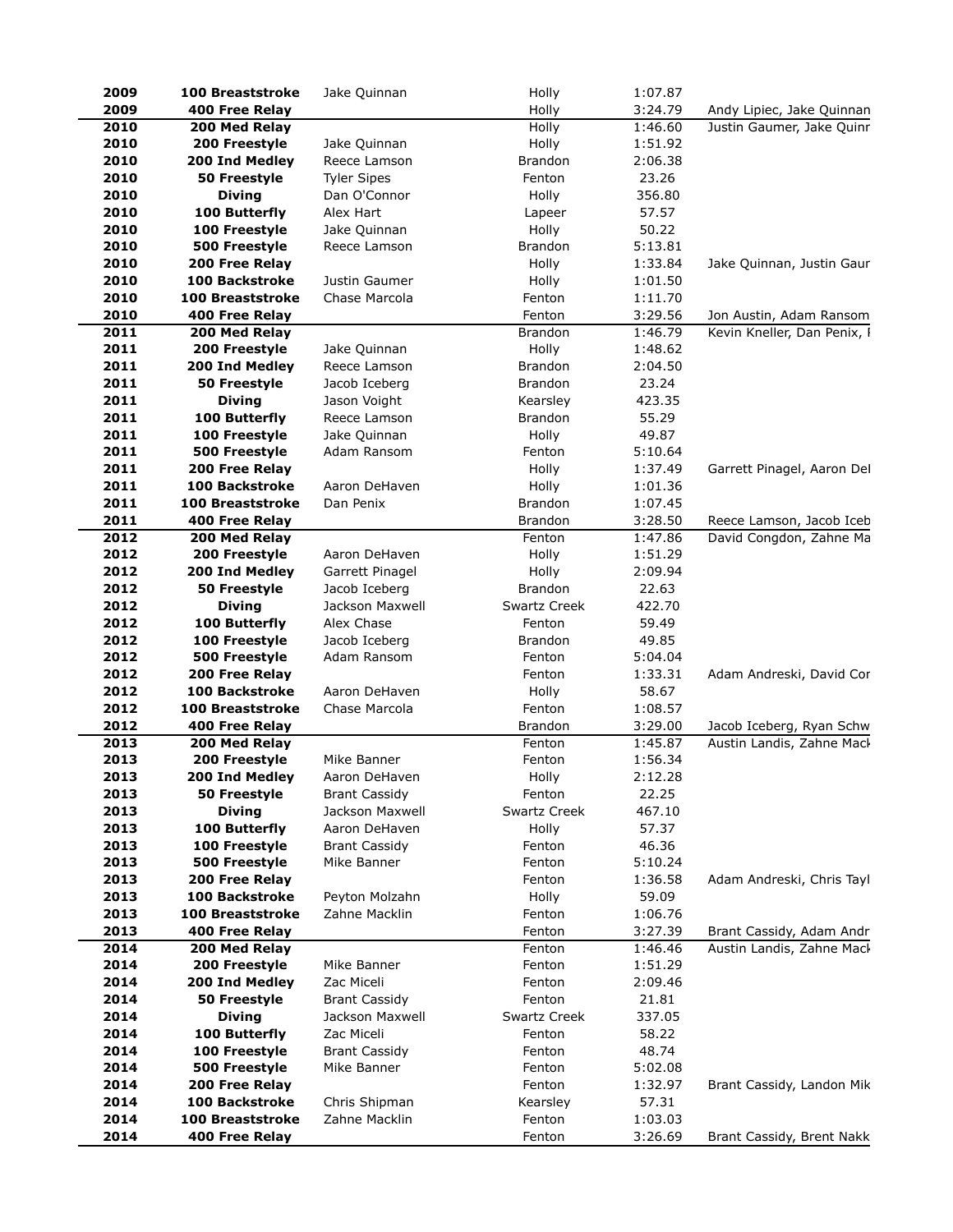| 2015 | 200 Med Relay           |                         | Fenton           | 1:46.08 | Austin Landis, Noah Sizemore |
|------|-------------------------|-------------------------|------------------|---------|------------------------------|
| 2015 | 200 Freestyle           | Kyle Banner             | Fenton           | 1:55.43 |                              |
| 2015 | 200 Ind Medley          | Zac Miceli              | Fenton           | 2:04.10 |                              |
| 2015 | 50 Freestyle            | <b>Austin Crimmins</b>  | <b>Brandon</b>   | 22.93   |                              |
| 2015 | <b>Diving</b>           | Bryce Kuehl             | Brandon          | 388.05  |                              |
| 2015 | 100 Butterfly           | Zac Miceli              | Fenton           | 54.63   |                              |
| 2015 | 100 Freestyle           | Austin Landis           | Fenton           | 49.84   |                              |
| 2015 | 500 Freestyle           | Kyle Banner             | Fenton           | 5:12.07 |                              |
| 2015 | 200 Free Relay          |                         | Sw. Ck./Flushing | 1:32.44 | Evan Eldred, Andrew Basir    |
| 2015 | <b>100 Backstroke</b>   | Austin Landis           | Fenton           | 56.38   |                              |
| 2015 | <b>100 Breaststroke</b> | Zak Wilkins             | SC/Flushing      | 1:07.19 |                              |
| 2015 | <b>400 Free Relay</b>   |                         | Fenton           | 3:24.21 | Austin Landis, Zac Miceli,   |
| 2016 | 200 Med Relay           |                         | Sw. Ck./Flushing | 1:44.53 | Jason Zemore, Zak Wilkins    |
| 2016 | 200 Freestyle           | Zac Miceli              | Fenton           | 1:45.78 |                              |
| 2016 | 200 Ind Medley          | Zak Wilkins             | SC/Flushing      | 2:11.16 |                              |
| 2016 | 50 Freestyle            | Evan Eldred             | SC/Flushing      | 22.97   |                              |
| 2016 | <b>Diving</b>           | Mitchell Mahan          | <b>Brandon</b>   | 427.45  |                              |
| 2016 | 100 Butterfly           | Zac Miceli              | Fenton           | 55.65   |                              |
| 2016 | 100 Freestyle           | Evan Eldred             | SC/Flushing      | 51.66   |                              |
| 2016 | 500 Freestyle           | Kyle Banner             | Fenton           | 5:04.29 |                              |
| 2016 | 200 Free Relay          |                         | Fenton           | 1:33.22 | Zac Miceli, Justin Beemer,   |
| 2016 | <b>100 Backstroke</b>   | Michael Fabatz          | Fenton           | 1:01.16 |                              |
| 2016 | <b>100 Breaststroke</b> | Noel Nowacki            | Kearsley         | 1:02.14 |                              |
| 2016 | 400 Free Relay          |                         | Sw. Ck./Flushing | 3:30.44 | Evan Eldred, Lucas Easley,   |
| 2017 | 200 Med Relay           |                         | Sw. Ck./Flushing | 1:43.77 | Davin Gilley, Joshua Stem    |
| 2017 | 200 Freestyle           | Kyle Banner             | Fenton           | 1:51.46 |                              |
| 2017 | 200 Ind Medley          | Noel Nowacki            | Kearsley         | 2:08.08 |                              |
| 2017 | 50 Freestyle            | Justin Beemer           | Fenton           | 22.95   |                              |
| 2017 | <b>Diving</b>           | Mitchell Mahan          | <b>Brandon</b>   | 438.90  |                              |
| 2017 | 100 Butterfly           | Lucas Easley            | SC/Flushing      | 57.01   |                              |
| 2017 | 100 Freestyle           | Joshua Stemczynski      | SC/Flushing      | 50.33   |                              |
| 2017 | 500 Freestyle           | Kyle Banner             | Fenton           | 4:57.49 |                              |
| 2017 | 200 Free Relay          |                         | Fenton           | 1:33.07 | Justin Beemer, Evan Barto    |
| 2017 | <b>100 Backstroke</b>   | Davin Gilley            | SC/Flushing      | 58.50   |                              |
| 2017 | <b>100 Breaststroke</b> | Noel Nowacki            | Kearsley         | 1:00.52 |                              |
| 2017 | 400 Free Relay          |                         | Fenton           | 3:26.93 | Justin Beemer, Evan Barto    |
| 2018 | 200 Med Relay           |                         | Sw. Ck./Flushing | 1:43.18 | Ian Barbour, Joshua Stem     |
| 2018 | 200 Freestyle           | Logan Molzahn           | Holly            | 1:50.19 |                              |
| 2018 | 200 Ind Medley          | Evan Bartow             | Fenton           | 2:03.61 |                              |
| 2018 | 50 Freestyle            | Daniel Burkhardt        | Flushing         | 23.10   |                              |
| 2018 | <b>Diving</b>           | <b>Brandon Steinley</b> | Owosso           | 313.80  |                              |
| 2018 | 100 Butterfly           | Evan Bartow             | Fenton           | 54.88   |                              |
| 2018 | 100 Freestyle           | Joshua Stemczynski      | <b>SCF</b>       | 50.45   |                              |
| 2018 | 500 Freestyle           | Josh Kippe              | Fenton           | 5:05.44 |                              |
| 2018 | 200 Free Relay          |                         | Fenton           | 1:34.06 | Spencer Gabler, Hunter Sr    |
| 2018 | <b>100 Backstroke</b>   | Joel Diccion            | Fenton           | 55.63   |                              |
| 2018 | <b>100 Breaststroke</b> | Joshua Stemczynski      | <b>SCF</b>       | 1:04.18 |                              |
|      |                         | Jacob Carney            | Brandon          | 1:04.18 |                              |
|      |                         |                         |                  |         |                              |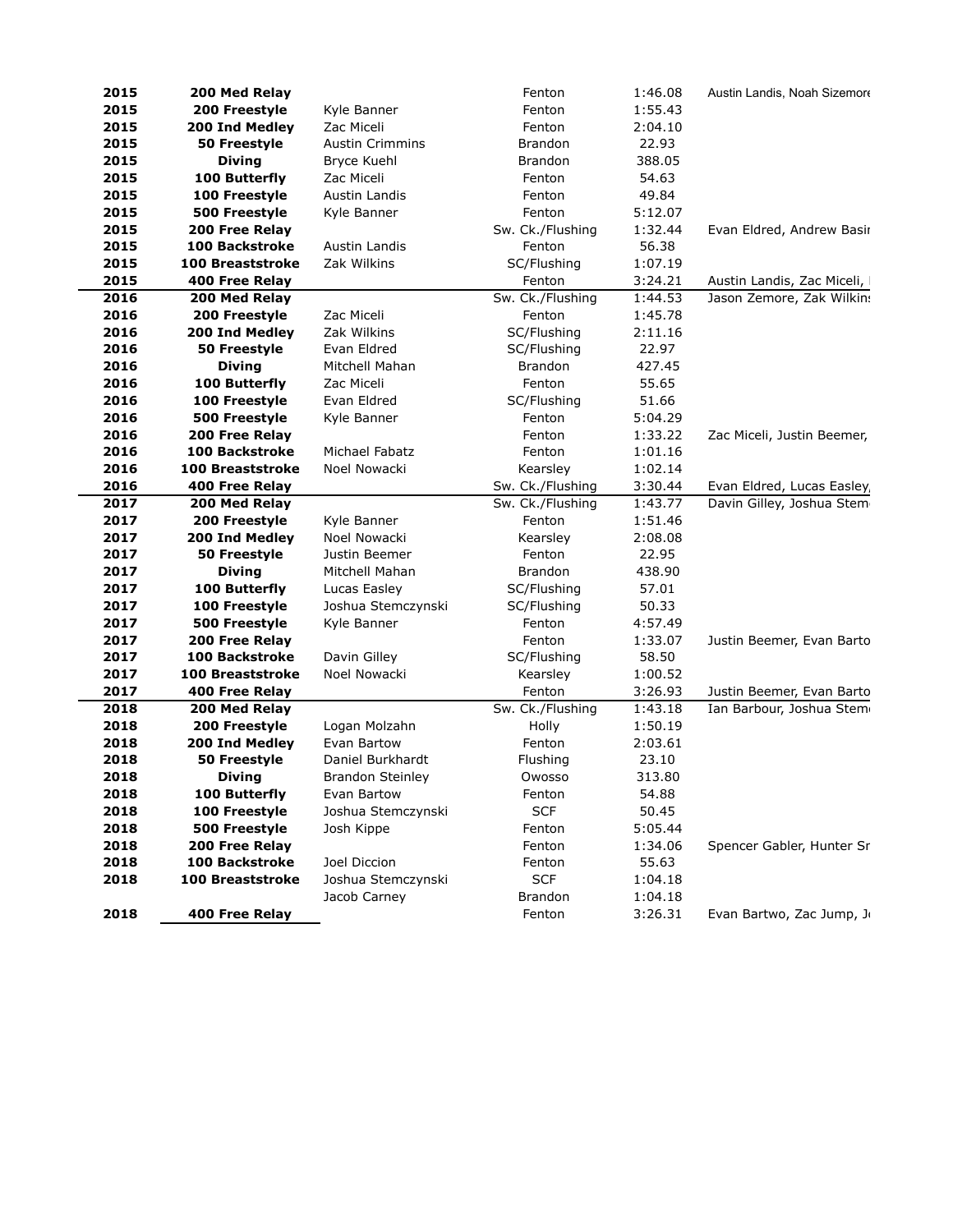1, Bill Weir, Dave Almquist

. Tom Kelly, John Pitt

, Don Hartell, Bill Weir

kson, John Cordes, Dan Molilanean per, Scott Burdick, Pat Toop

ams, Dale Holec, Rick Duncan k, Ken Knolkemper, Don Wolf:

> Tom Love, Rick Kursik nper, Steve Hice, Don Wolf

ski, Dan Gunnels, Roy Fetzer roft, Gary Murphy, Don Wolf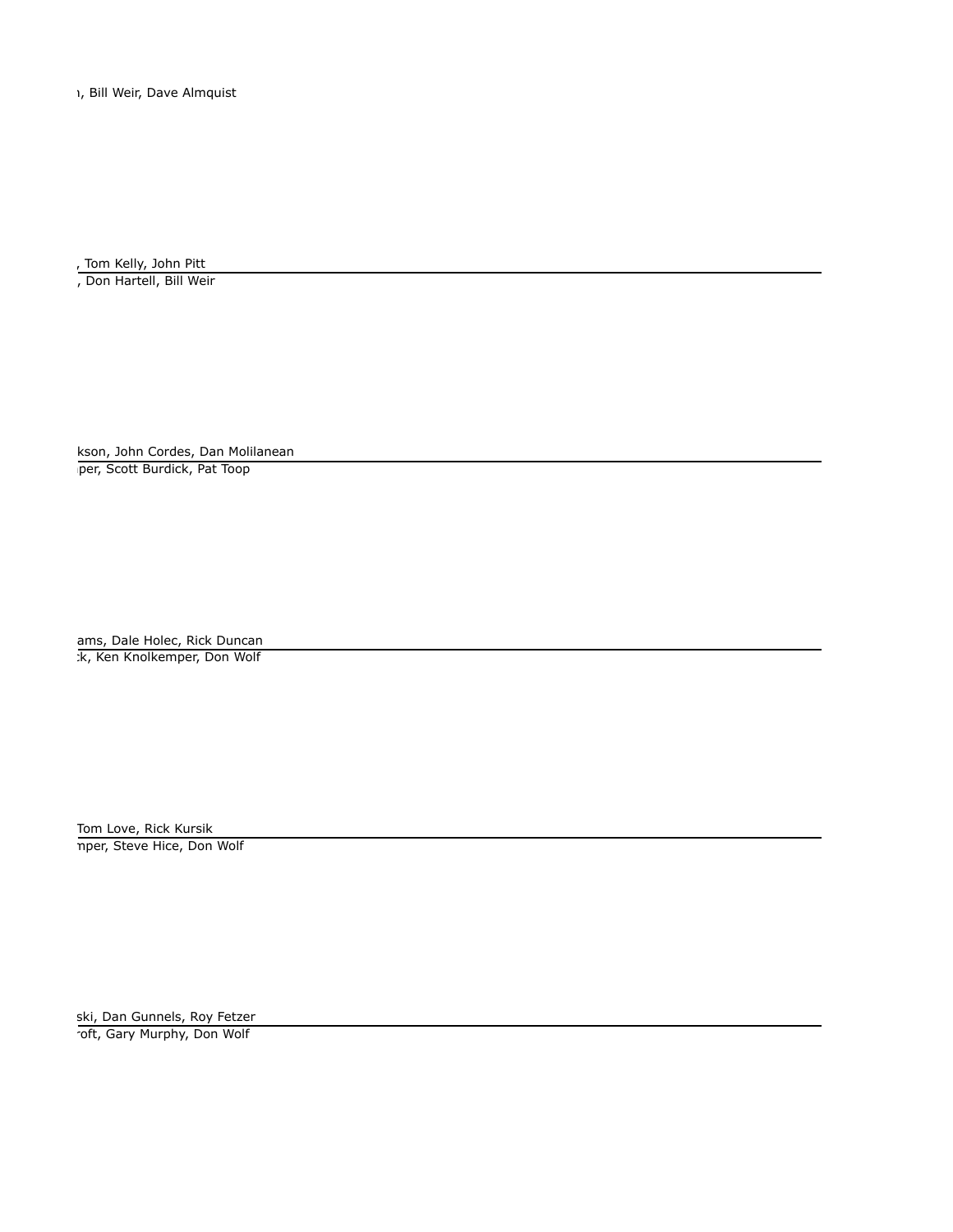Butch Dymowski, Mike Spotts

s, Kyle Koblinski and Eric Murray

In, Bobby Leonard, Lee Chatterton

se, Eric Murray and Stephan Peters sheer, Brad MacIntyre, Josh Collier

In, Matt Smalley, Tristan Putnman

y, James Burton, Jack Coleman

II, James Burton, Michael O'Connor

nor, Matt Smalley, Jack Coleman

s, Eric Murray, Stephen Congdon rroll, Zach Balitzkat, Mike O'Connor

Andy Lipiec, Mike O'Connor

han, Mike O'Connor, Nick Keller zkat, Mike O'Connor, Nick Keller

 $c$ , Blake Barber, Nick Keller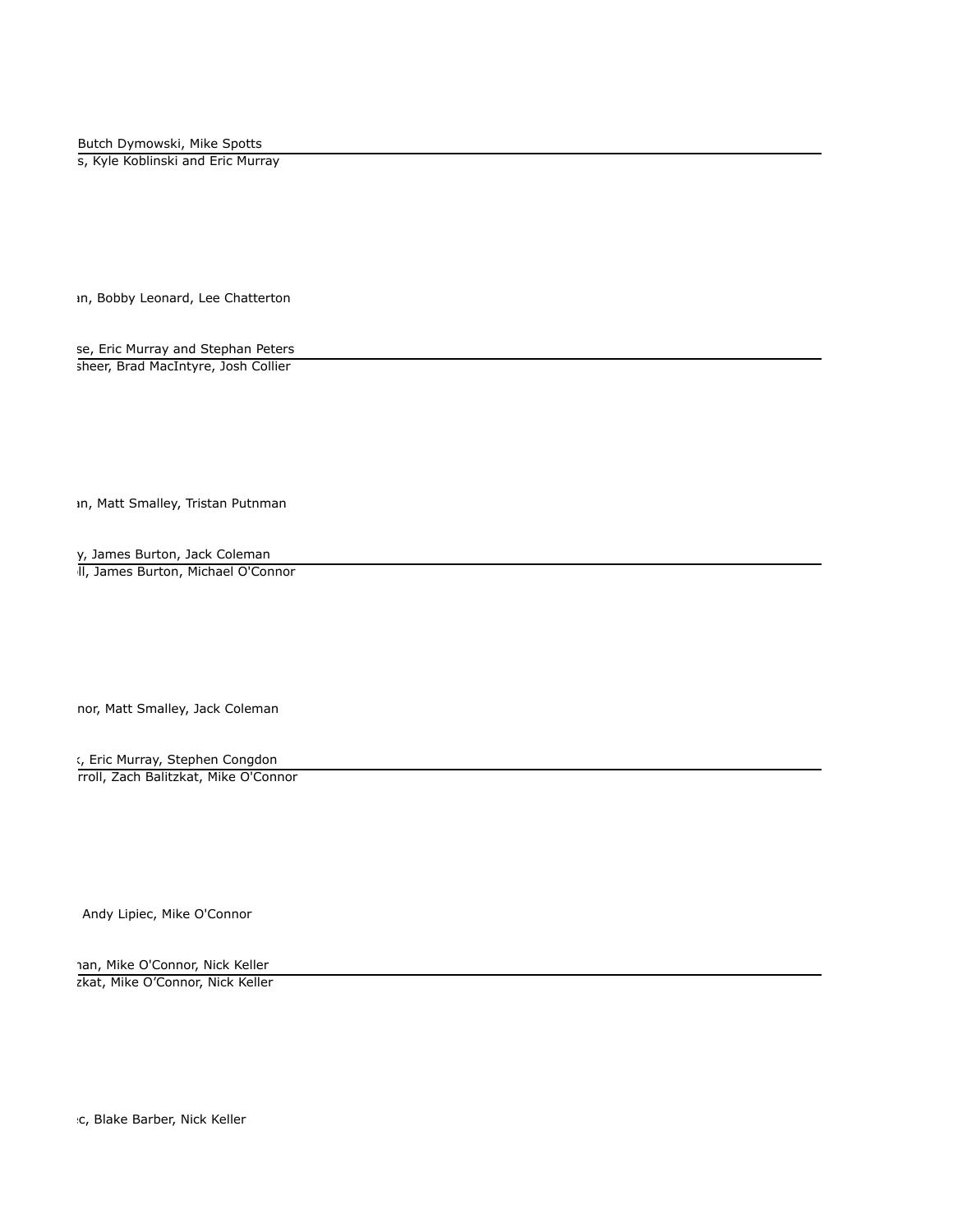1, Nick Frawley, Blake Barber

Jan, Kurt Knight, Dan O'Connor

ner, Tom Walsh, Dan O'Connor

 $\mathsf{I}_I$ , Austin Andreski, Tyler Sipes Reece Lamson, Jacob Iceberg

Haven, Dakota Gordon, Jake Quinnan

lerg, Ryan Schwerin, Kevin Kneller acklin, Adam Ransom, Joshua Bryant

ngdon, Joshua Bryant, Adam Ransom

rerin, Michael Roeser, Tevin Wright klin, Alex Chase, Brant Cassidy

lor, Sam Coffey, Brent Nakkula

eski, Alex Chase, Chris Taylor klin, Zac Miceli, Landon Mikulenas

tulenas, Zac Miceli, Brent Nakkula

tula, Austin Landis, Zahne Macklin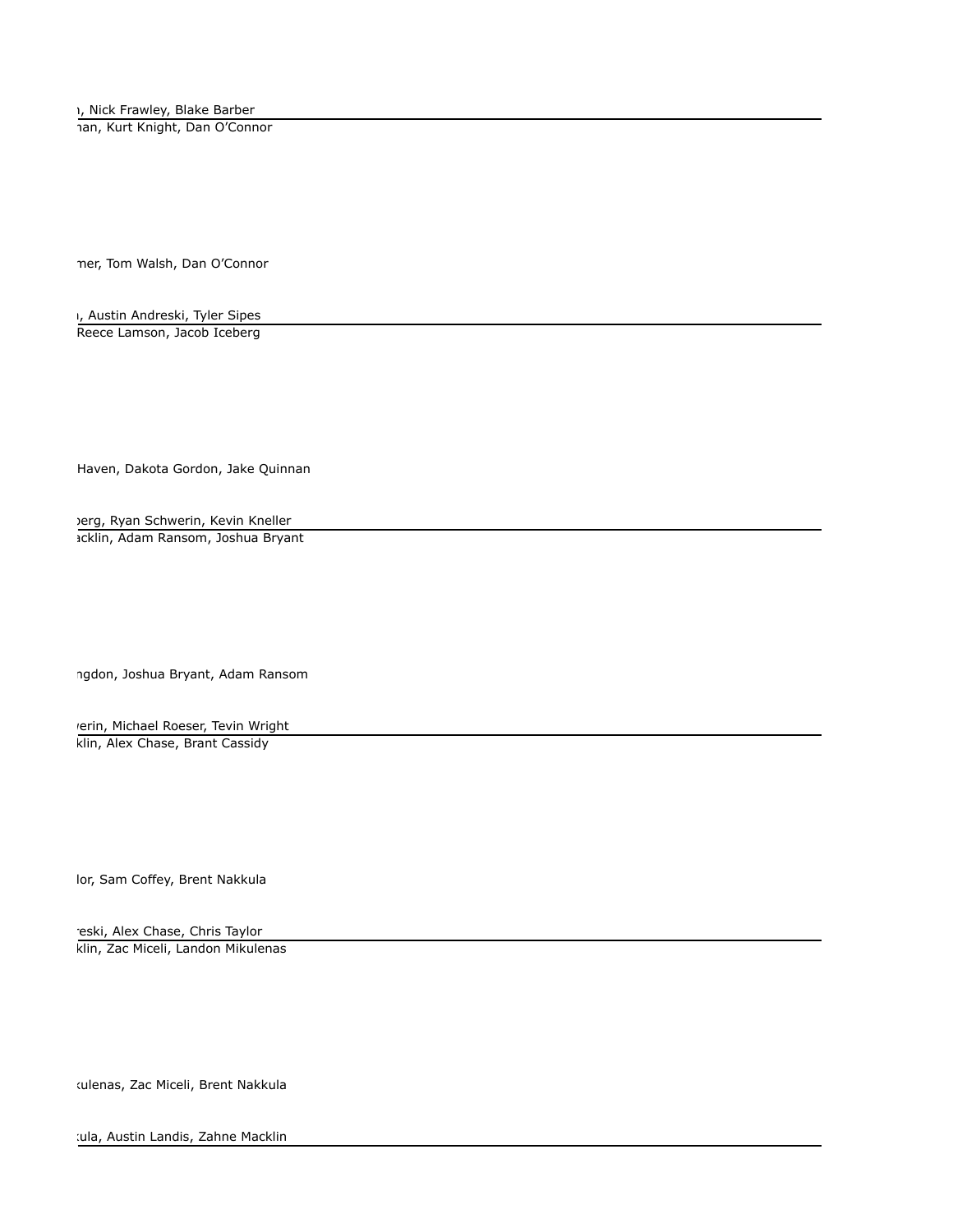e, Michael Fabatz, and Zac Miceli

nger, David Burkhardt, and Evan Snyder

Michael Fabatz, and Kyle Banner s, David Burkhardt, James Napier

Kyle Banner, Michael Fabatz

, John Donnelly, Zak Wilkins czynski, Lucas Easley, Daniel Burkhardt

Jw, Noah Sizemore, Kyle Banner

w, Trent Eaton, Kyle Banner czynski, Peter Adams, Daniel Burkhardt

nith, Noah Maier, Evan Bartow

osh Kippe, Joel Diccion